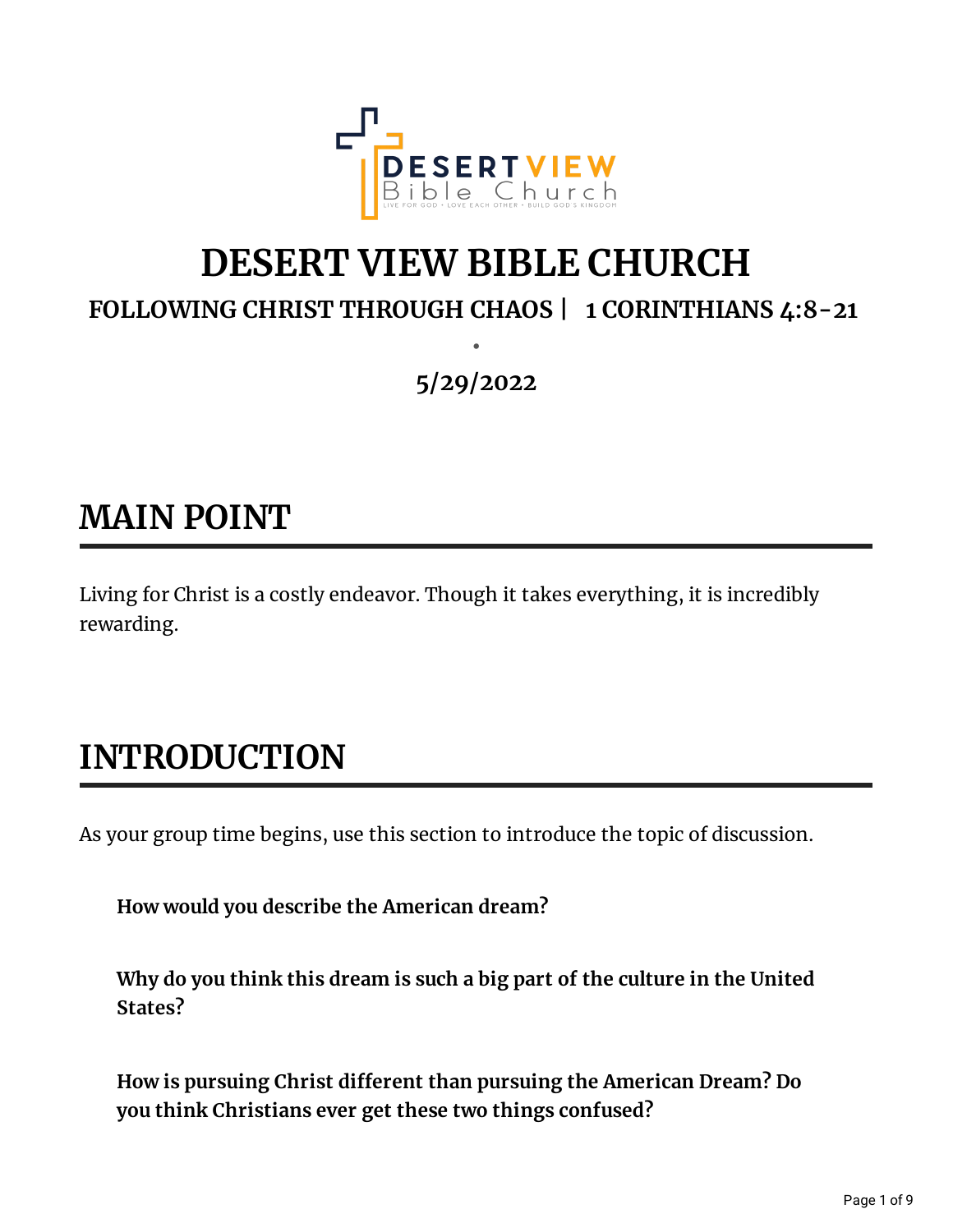# **UNDERSTANDING**

Unpack the biblical text to discover what the Scripture says or means about a particular topic.

#### **READ 1 CORINTHIANS 4:8-13.**

Paul was so confident of his criticisms against the pride of the Corinthians that he began to ridicule their practices. Having reminded his readers that they had nothing in and of themselves, Paul accused them. First, they behaved as if they already had all they wanted. The Corinthian believers involved in prideful factions behaved as if their gifts and wisdom were perfect and complete, though these were really temporary and incomplete. Second, they acted as if they had already become rich.

**Based on this passage, how would you contrast the qualities of Paul with the qualities of the Corinthian believers?**

**Why is pride such a destructive trait in those who follow Christ? Why is it so tempting to become prideful?**

To bring out the irony he saw in the Corinthians' pride, Paul contrasted his experience of suffering with their attitudes in verse 10.

**Why is it important that we not see ourselves as being "above" suering and persecution?**

**What does it look like to join in our suering, pain, and weakness?**

Paul points out that the apostles themselves—the very people over whom the Corinthians divided—did not live up to the Corinthians' boasts. Did the Corinthians feel superior because they followed Peter? Peter was persecuted, and he rejoiced in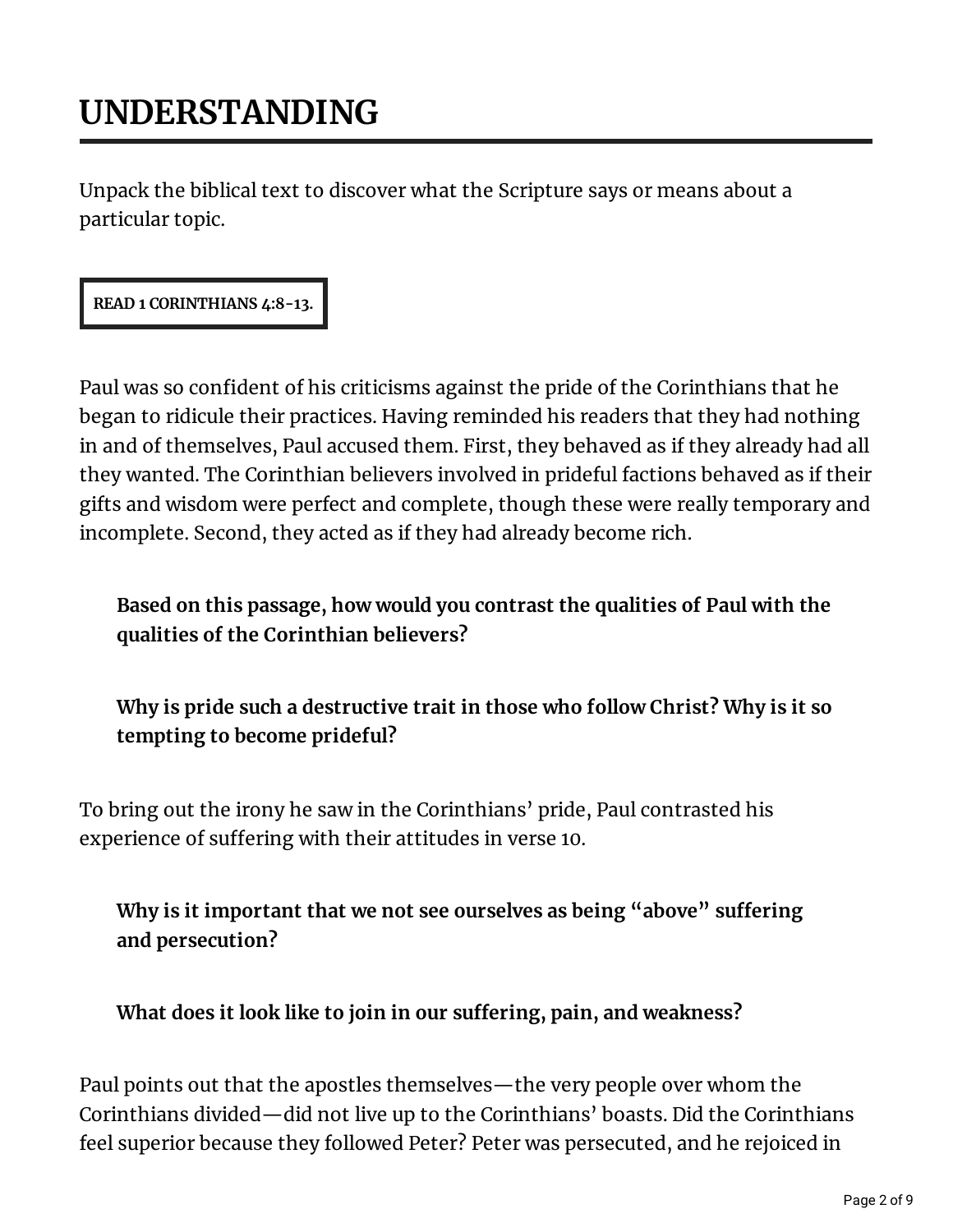his suffering (Acts 5:41). Did they follow Jesus? His suffering exceeded that of every apostle. They could not rightly claim to follow these leaders and also claim to be above suffering and persecution.

**READ 1 CORINTHIANS 4:14-17.**

It would have been easy to misunderstand Paul's intentions here. He did not engage in sarcasm and mention his trials as an apostle to shame the Corinthians. Sensitive readers at Corinth were put to shame by the contrast between Paul's humility and their own pride. Yet, Paul's goal was not to shame them, but to warn or admonish them.

**How might the Corinthians' attitudes have been dierent if they had already been imitating Paul? What was going to have to change for them to take seriously his words in verse 16?**

**Are there any Christian mentors, teachers, or leaders whose actions you seek to imitate as a fully devoted Christ follower? How has their example shaped your walk with Christ?**

**Why do you think Paul wanted to send Timothy to Corinth?**

As a practical expression of his fatherly love, Paul planned to send Timothy, perhaps along with this letter. Paul loved Timothy as his dear son and trusted him in the work of ministry (Acts 17:15; 1 Thess. 3:1-3). So, Paul commended Timothy to the Corinthian believers as a man who was faithful in the Lord. Timothy had proven himself to be a loyal follower of Christ and a reliable leader of the church.

**READ 1 CORINTHIANS 4:18-21.**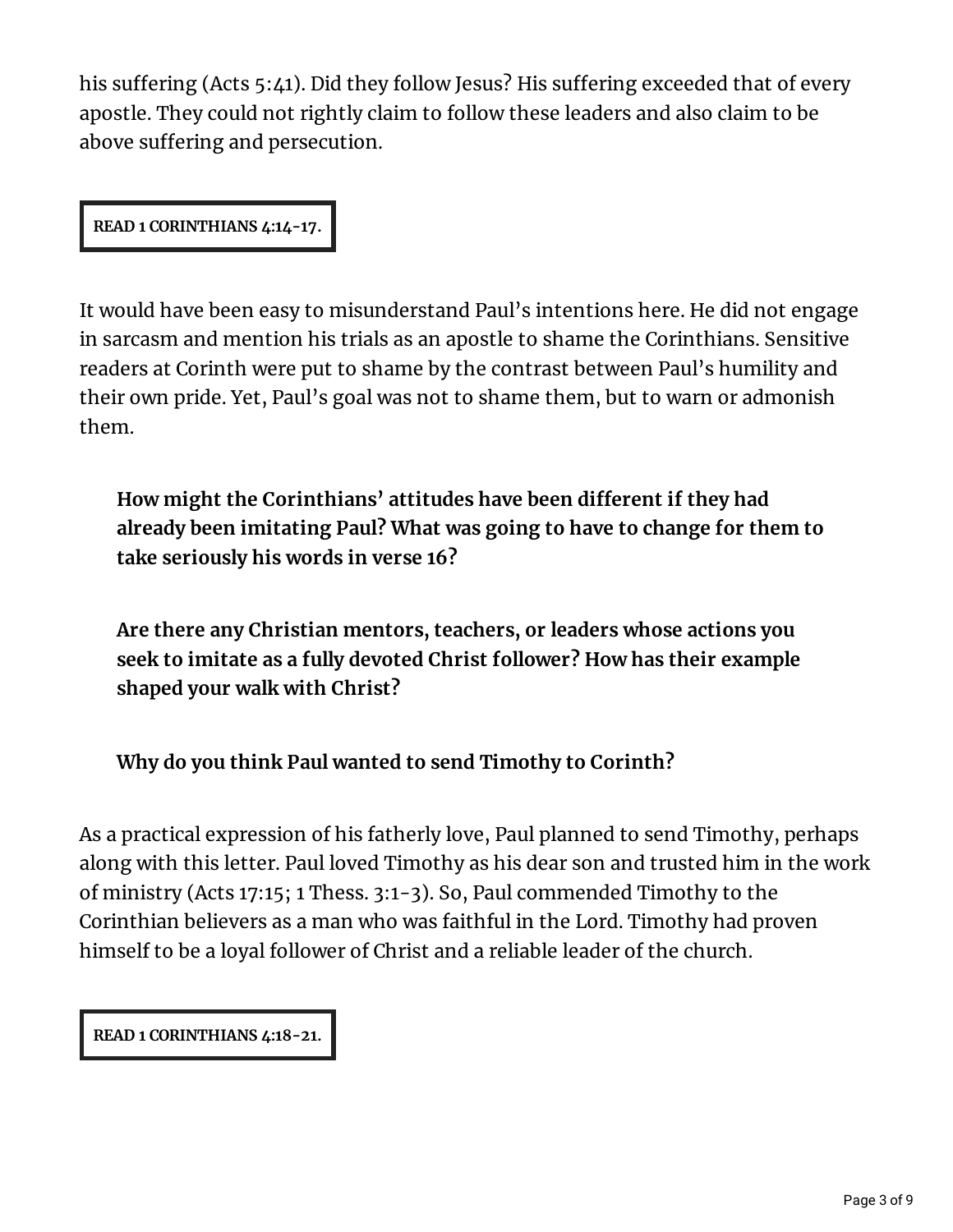In Paul's absence, some members of the church had become bold in their stances. They had probably grown confident in their opposition to Paul, assuming he would never return to challenge them.

**Why do you think some of the people had become arrogant in Paul's absence? What does this tell us about their pride and priorities?**

**What do you think Paul means when he says that the kingdom of God is "not a matter of talk"?**

**Why were Paul's options in verse 21 so extreme?**

Put simply, Paul said, "Talk is cheap." Paul would expose his opponents by showing that their ministries failed to display the work of the Holy Spirit. If the Corinthians continued to follow human pride by dividing the church into factions, Paul would rebuke them harshly on his arrival. If they recommitted themselves to the true humility that comes from the gospel, he would come peacefully. Paul offered this choice in the hope they would choose the latter.

### **APPLICATION**

Help your group identify how the truths from the Scripture passage apply directly to their lives.

**In what areas of life would you say you already have all you want or are already rich? How can you keep your focus on God alone in those areas?**

**How has sacrice, weakness, or persecution aected your walk with God? How have these things made you more dependent and focused on Him?**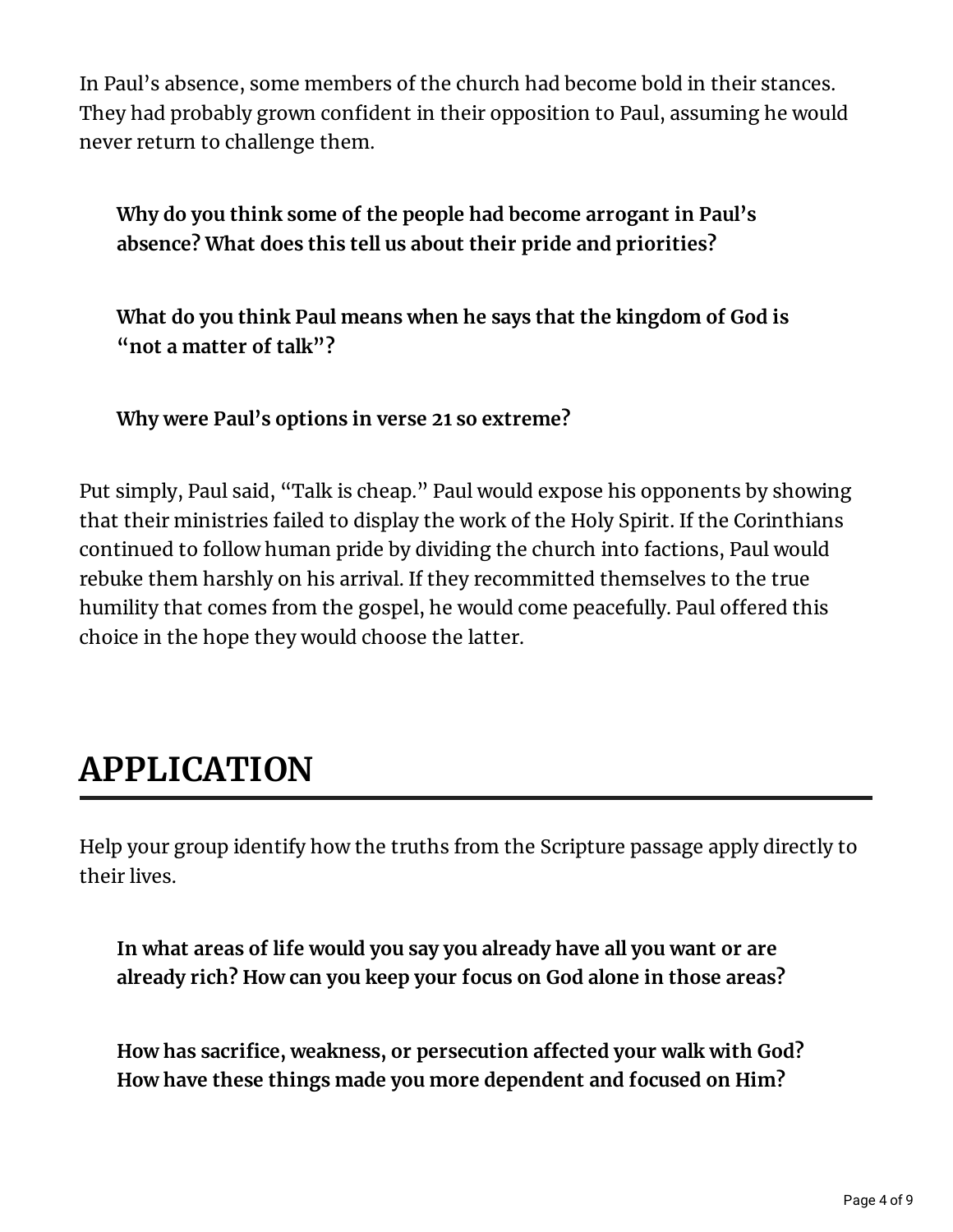**What would need to change for you to live the kind of life you want others to imitate?**

**Are there any younger believers for whom you are modeling how to be "all in" with your faith? Who has God placed in your life for you to lead in this way?**

# **PRAYER**

Close your group time in prayer. Thank God for the eternal perspective He has given us by sending His Son to bring salvation. Pray that He alone would be our focus, and that He would convict us of areas of our lives where we are not living a fully devoted life focused on eternity.

### **COMMENTARY**

#### **1 CORINTHIANS 4:8-21**

4:8. Having reminded his readers that they had nothing in and of themselves, Paul accused them further. First, they behaved as if they already had all they wanted. The Corinthian believers involved in prideful factions behaved as if their gifts and wisdom were perfect and complete, though these were really temporary and incomplete (13:9-12). Second, Paul chided them for acting as if they had already become rich. Paul thought that those who divided the church through pretension and arrogance behaved, on the one hand, like self-assured rich people lacking humility, and, on the other, like Christians who had already received all their future blessings and took great pride in them. Third, Paul accused them of behaving as if they had already become kings. Christians hope for the day when believers will reign with Christ over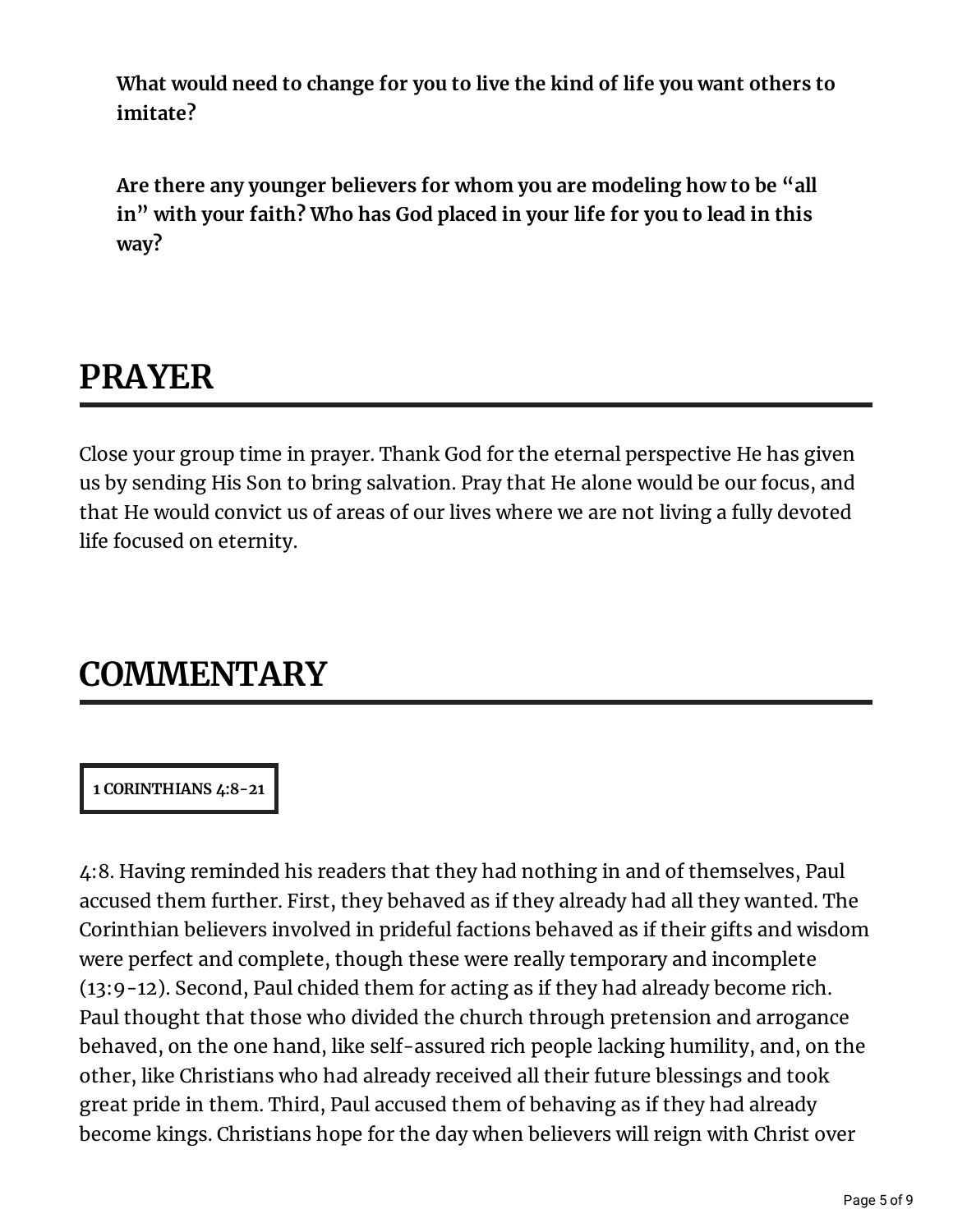the new earth, but the divisive members of the church acted as if they had already reached this destiny. They behaved as if they had no flaws, no weaknesses, and no need to grow (1 Cor. 13:11-12).

Paul pointed out the Corinthians' specific boasts so they would see themselves as he saw them. He wanted them to realize they had no basis for their high opinions of themselves. He also wanted them to abandon their arrogance, to be reconciled to one another, and to respect his authority.

4:9. He and other apostles suffered severely for the gospel. They were like those led in public procession to the arena to die. What more humiliating description of his service could Paul offer? He felt that he had been made a spectacle to the whole universe. Everyone, both angels and men, watched with glee at his painful suffering and humiliation. That the apostles suffered so greatly further emphasized to the Corinthians their error of thinking that they had already become kings.

4:10. To bring out the irony he saw in the Corinthians' pride, Paul contrasted his experience of suffering with their attitudes. He had been a fool, weak, and dishonored, but they behaved as the wise, strong, and honored. From the Corinthians' perspective, and from the world's, the Corinthians really were wise, strong, and honored, while Paul was foolish, weak, and dishonored. But God did not share such worldly perspectives. The Corinthians' wisdom, strength, and honor stood only according to worldly principles that God did not recognize. If the Corinthians wanted true strength, wisdom, and honor, they would have to seek it by being weak, foolish, and dishonored like Paul.

This verse turned the tables on the Corinthians' self-esteem. They needed to repent of the things in which they took pride, while those things they despised in Paul made him more worthy of their respect. They had no basis for their pride, and thus no basis for their divisions. In order to gain the things they thought they already had, they would have to become the kind of people who would have no reason to divide into factions.

4:11-13. Paul digressed to describe his apostolic experience even further. He and other apostles suffered terrible times to that very hour and moment. The list of experiences in 4:11 is striking: hungry and thirsty, in rags, brutally treated, and homeless. In 4:12-13 Paul indicated that he and other apostles worked with their own hands, endured when persecuted, and answered kindly when slandered. Paul then summarized his condition as the scum of the earth and the refuse of the world. The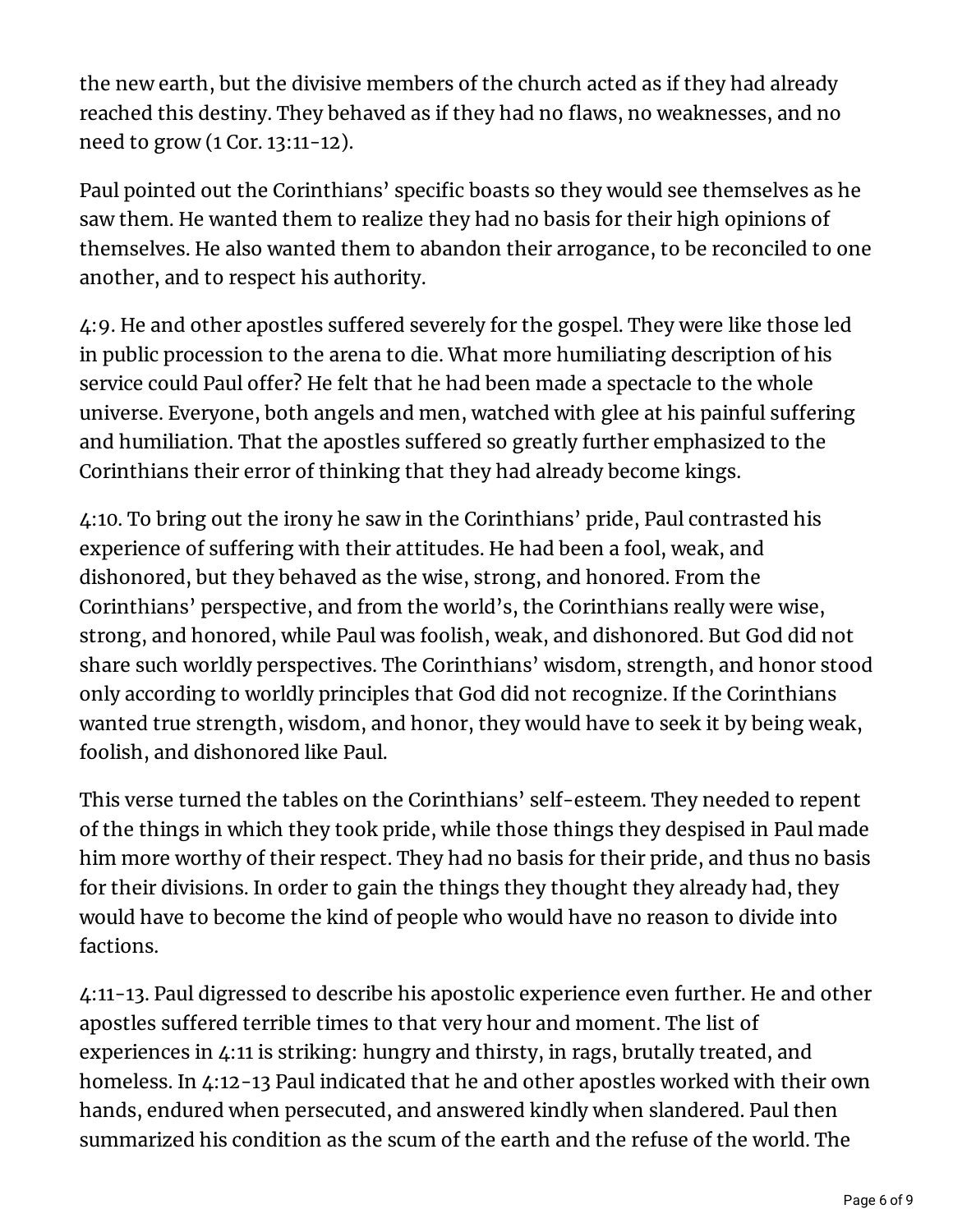apostles did not err like the Corinthians. They did not behave as those who had already received their rewards.

This section points out that the apostles themselves—the very people over whom the Corinthians divided—did not live up to the Corinthians' boasts. Did the Corinthians feel superior because they followed Peter? Peter was persecuted, and he rejoiced in his suffering (Acts  $5:41$ ). Did they follow Jesus? His suffering exceeded that of every apostle. They could not rightly claim to follow these leaders and also claim to be above suffering and persecution.

4:14. Paul did not engage in sarcasm and mention his trials as an apostle to shame the Corinthians. Sensitive readers at Corinth were put to shame by the contrast between Paul's humility and their own pride. Yet, Paul's goal was not to shame them, but to warn or admonish them. That is, though he intended to shame them to some degree, their shame was not his ultimate goal. He employed shame as a tool for admonishing them, for inspiring them to reject their pride and repair their divisions. Paul wanted to help the Corinthian church imitate his own life, and thereby to help them avoid the consequences of the sin in their church. Love, not anger, motivated Paul to do this. He cared for the Corinthians as his dear children, and this affection guided his words.

4:15. Paul was justified in calling himself the father of the Corinthians. They may have had ten thousand guardians, various leaders and teachers in the church. Nevertheless, they had only one spiritual father. Paul became their father when he first brought them to faith in Christ through the preaching of the gospel.

4:16. On the basis of his fatherly role in the Corinthian church, Paul urged his readers to imitate him, just as children are instructed to follow the example of their fathers. He told others to imitate him as well (Gal. 4:12; 2 Thess. 3:7). Here, he encouraged the Corinthians to forsake their pride and to gain the same kind of humility he demonstrated.

4:17. As a practical expression of his fatherly love, Paul planned to send Timothy, perhaps along with this letter. Paul loved Timothy as his dear son and trusted him in the work of ministry (Acts 17:15; 1 Thess. 3:1–3). So, Paul commended Timothy to the Corinthian believers as a man who was faithful in the Lord. Timothy had proven himself to be a loyal follower of Christ and a reliable leader of the church. Paul assured his readers that Timothy could be trusted to remind them of Paul's way of life in Christ Jesus. That is, Timothy would tell them more of the sufferings and faithful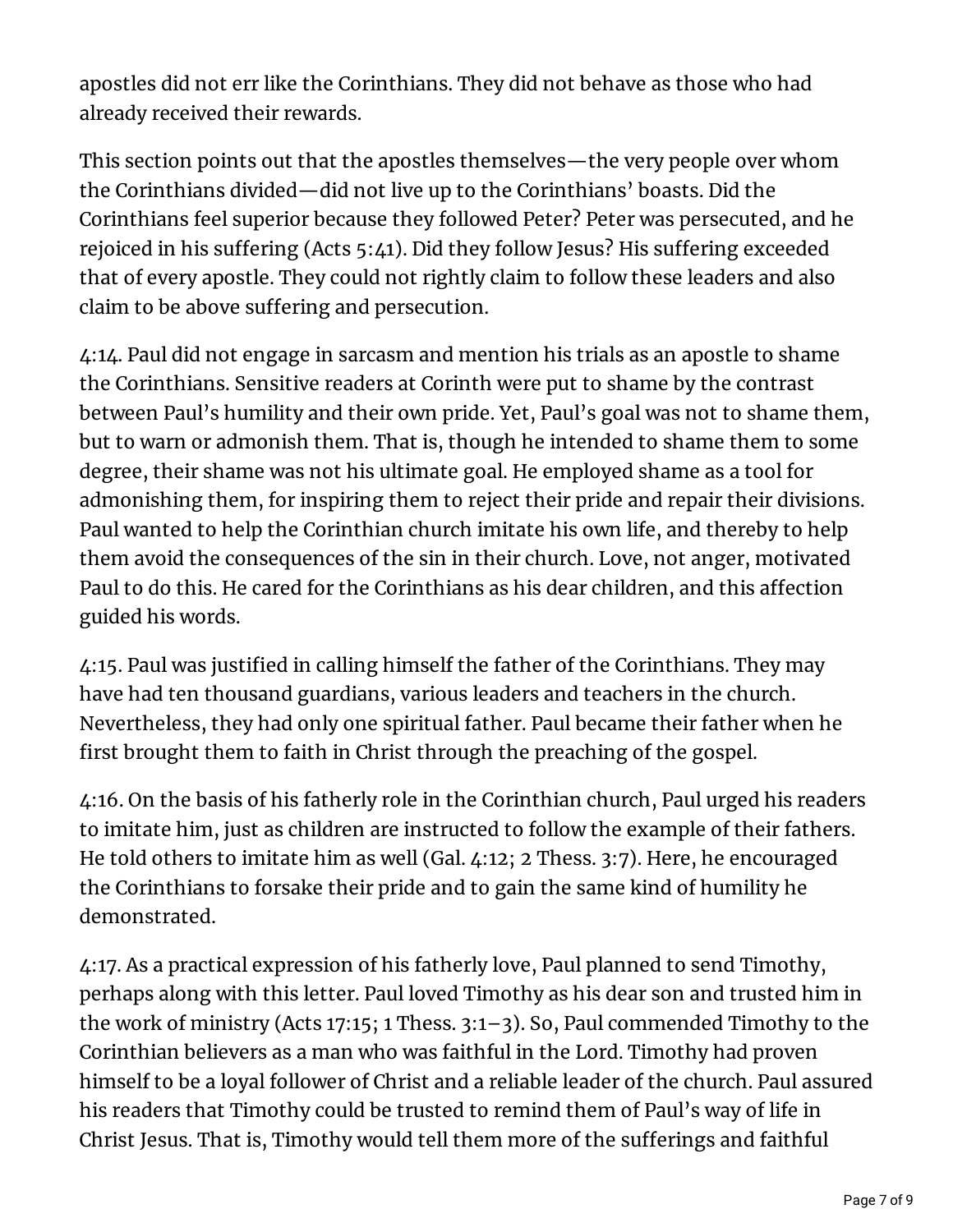service Paul had rendered as an apostle and of Paul's way of life when he had been in Corinth previously—both of which Paul would have the Corinthians imitate. Timothy's efforts would be reliable because he agreed with what Paul taught in every church—he would not vary from the apostle's true teachings. Paul sent Timothy as an act of love in the hope that the younger minister would be able to facilitate the restoration of the Corinthian fellowship.

4:18-19a. Paul worried that some of his readers had become arrogant, thinking he would never return to Corinth. In Paul's absence, these members of the church had become bold in their stances. They had probably grown confident in their opposition to Paul, assuming he would never return to challenge them. Even so, Paul warned them that he would come … very soon. Paul frequently revealed his keen desire to visit the churches of Christ throughout the world (Rom. 1:10; 1 Thess. 2:18). This should have encouraged his opposition to rethink their attitudes and to correct their behavior, or else to prepare themselves to deal with one imbued not with mere words, but with power (1 Cor. 5:4). Although some people in the church did not believe it, Paul was determined to come to Corinth.

Still, he admitted that his desire was not ultimately the determining factor in his travel plans. He qualified his intention by saying, If the Lord is willing. Paul planned to spend the winter in Corinth after traveling through Macedonia (1 Cor. 16:5-7).

4:19b-20. Paul explained that upon his arrival he would find out two things. He would investigate how these arrogant people were talking. He would find out for himself exactly what they were saying and what power they had. He wanted to see if these proud leaders who opposed him had the gifts and demonstrations of the Holy Spirit to back up their theological claims. He wanted to demonstrate to them that their "gospel" lacked the power to mend lives and create unity. Paul mentioned the power of God on a number of occasions, having in mind God's works in the church (1:18; 6:14; 15:43).

The apostle then gave the reason for his focus on the power of the Spirit in his opponents. The kingdom of God does not consist of talk. It consists of power. Put simply, Paul said, "Talk is cheap." Anyone can use words to persuade the naive, but Paul would expose his opponents by showing that their ministries failed to display the work of the Holy Spirit.

4:21. Paul had spoken rather forcefully to the Corinthians. He closed this section with a pointed question: In coming to visit and test his readers, how should he treat